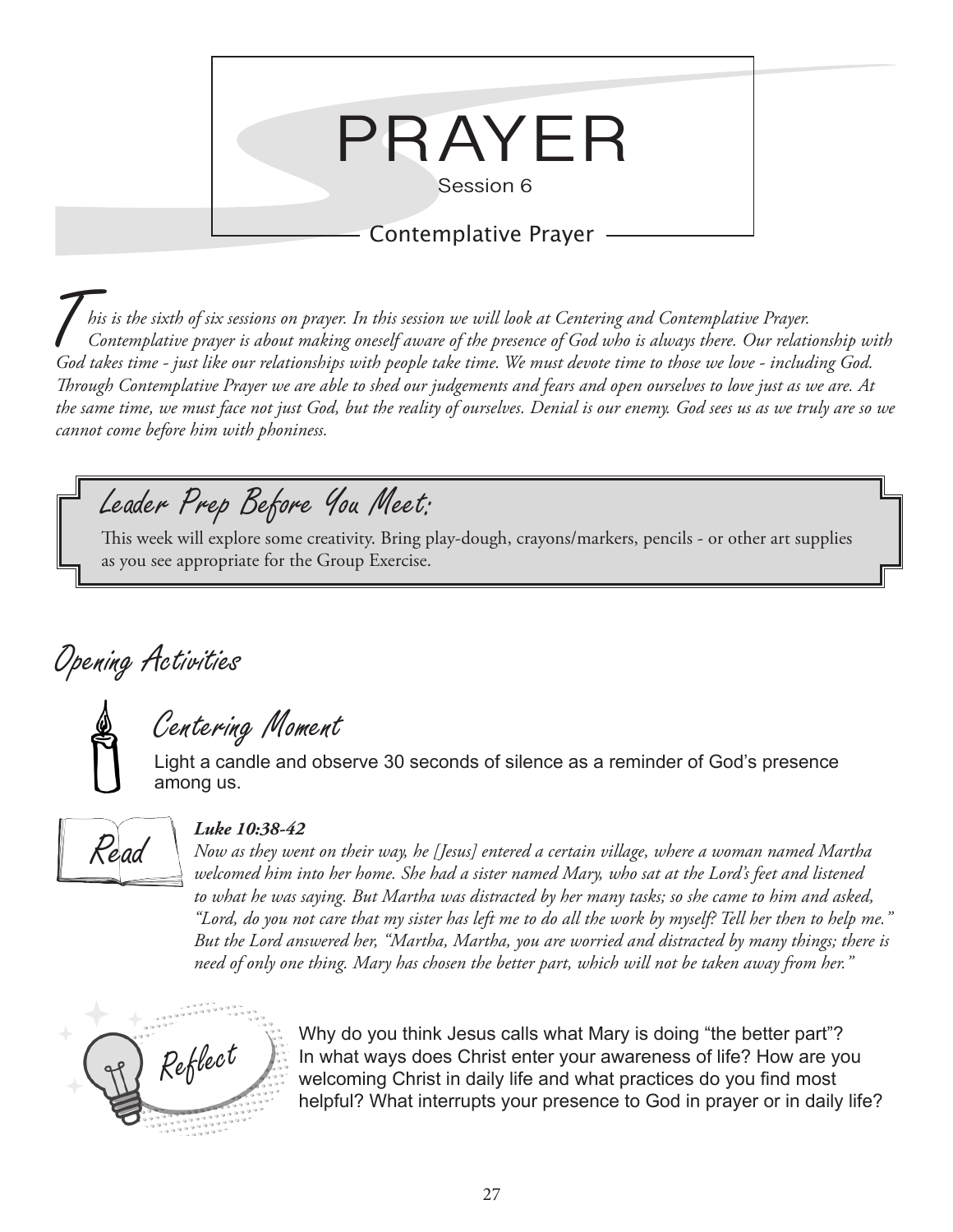

# Opening Prayer:

For your opening prayer today, simply sit in silence for a minute or two, listening for God in the silence and stillness. Amen.



Music (optional)

Sing or listen to "How Great Thou Art."



Share

Share with one another any thoughts from last weeks' exercises or session.



# Watch: Contemplative Prayer



### Discuss

Do you consider yourself a "contemplative" person? Why or why not?



Choose a sacred word as a symbol that expresses our intention to consent to God's presence and action within. (Love, God, Jesus, Guidance, etc)

Sit quietly, and when your mind begins to wander, the sacred word is said and helps us come back to an awareness of God's presence with us. It is not to be used repetitively. It is to be spoken quietly within to gently turn us towards God.

Close your eyes as a symbol of letting go of what is going on around and within you. Legs and arms need to be set comfortably as straight as possible to rest for the full 20 minutes.

Introduce the sacred word inwardly as gently as laying a feather on a piece of absorbent cotton.

Avoid analyzing your experience, holding expectations, or aiming at any goal such as: having no thoughts, making the mind a blank, feeling peaceful, repeating the sacred word continuously, or achieving a spiritual experience.

You may notice slight pains, itches, or twitches in parts of our body, or a generalized restlessness. These are usually due to the untying of emotional knots in the body. You may notice heaviness or lightness in your extremities. This is usually due to a deep level of spiritual attentiveness. When you realize you are noticing these, gently return to the sacred word and to focus on God.

When the 20 minutes is up, return to the group.

Today's leader should distribute the play dough, etc. For the next fifteen minutes shape a representation of what you feel is the promise of God's presence in you and how you feel about receiving it. Draw it, write it, shape it with the play dough.

Share with the group what you made and set it in the center of the table or area you are meeting as an offering to God.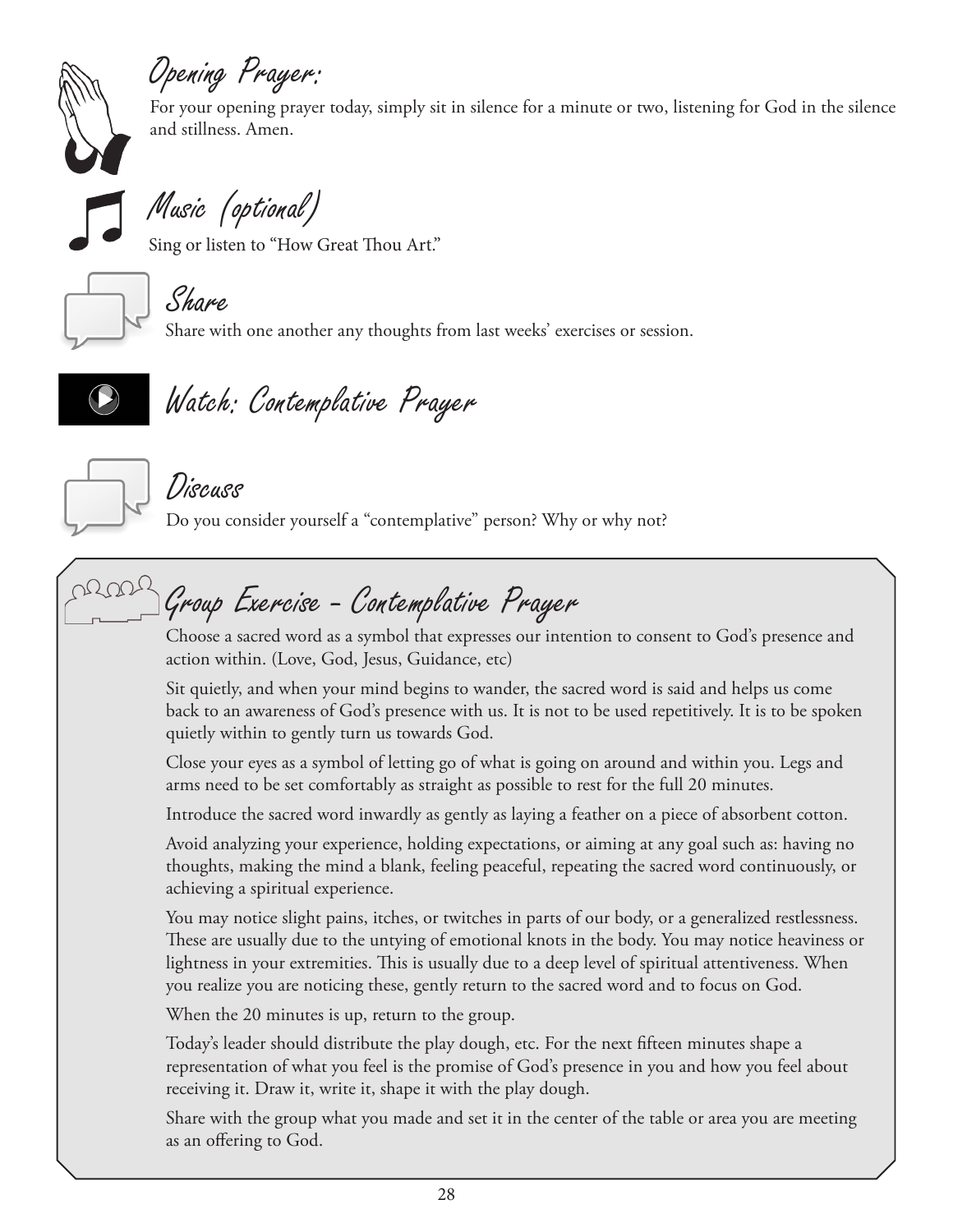

## Closing Prayer

This week sing the doxology, (Praise God from Whom All Blessings Flow)



## Exercises To Do At Home

### **1. SOLITARY PRAYER** *(Each of these you should spend about 15 minutes on)*

### **Read Luke 1:26-38**

In this story, Mary is utterly receptive to God. She joins Moses, Isaiah, and later, Ananias in placing herself totally at the disposal of God in receptivity and love. Note that Mary still has questions and hesitations, but in faith ventures to trust God.

Find a quiet place where you can be receptive to God.

Start by saying "Here I am, doing nothing" for about 5 minutes. Notice your own bodily presence.

Then, "Here I am in the presence of wherever you are at.) Be aware of the furniture, walls, and anything else present in the room or area with you. Relax more. (5 mins)

Now say to yourself, "Here I am in the presence of God. Let it be with me according to your word." Repeat this over and over for five more minutes.

Now fill out the reflection sheet (Comp. in Christ - pg. 119)

### **2. PRAYER OF REPETITION:**

**Read Philippians 2:12-13** Reflect on your role and God's role in your ongoing transformation in Christ. Devote several minutes to praying the phrase "For it is God who is at work in you." Record expressions of your awareness in your journal.

### **3. JESUS PRAYER**

Repeat: "Lord Jesus, have mercy on me." When you feel your mind wandering, repeat this phrase.

### **4. VISUAL FOCUS**

Use an image or icon of some sort to focus your attention. This can be a painting, an object (like the cross), a stained glass window, etc. Gaze upon the visual focus without analyzing or evaluating what you see. Reach for God through your eyes and let God reach for you through the "eyes" of the visual focus. Seek to be seen and known by God, rather than seeking insights about God. When distracted, return your attention to the visual focus.

**5. Record your experience in your journal,** and remember that you can also see the image of God in the people around you as you go about your day.